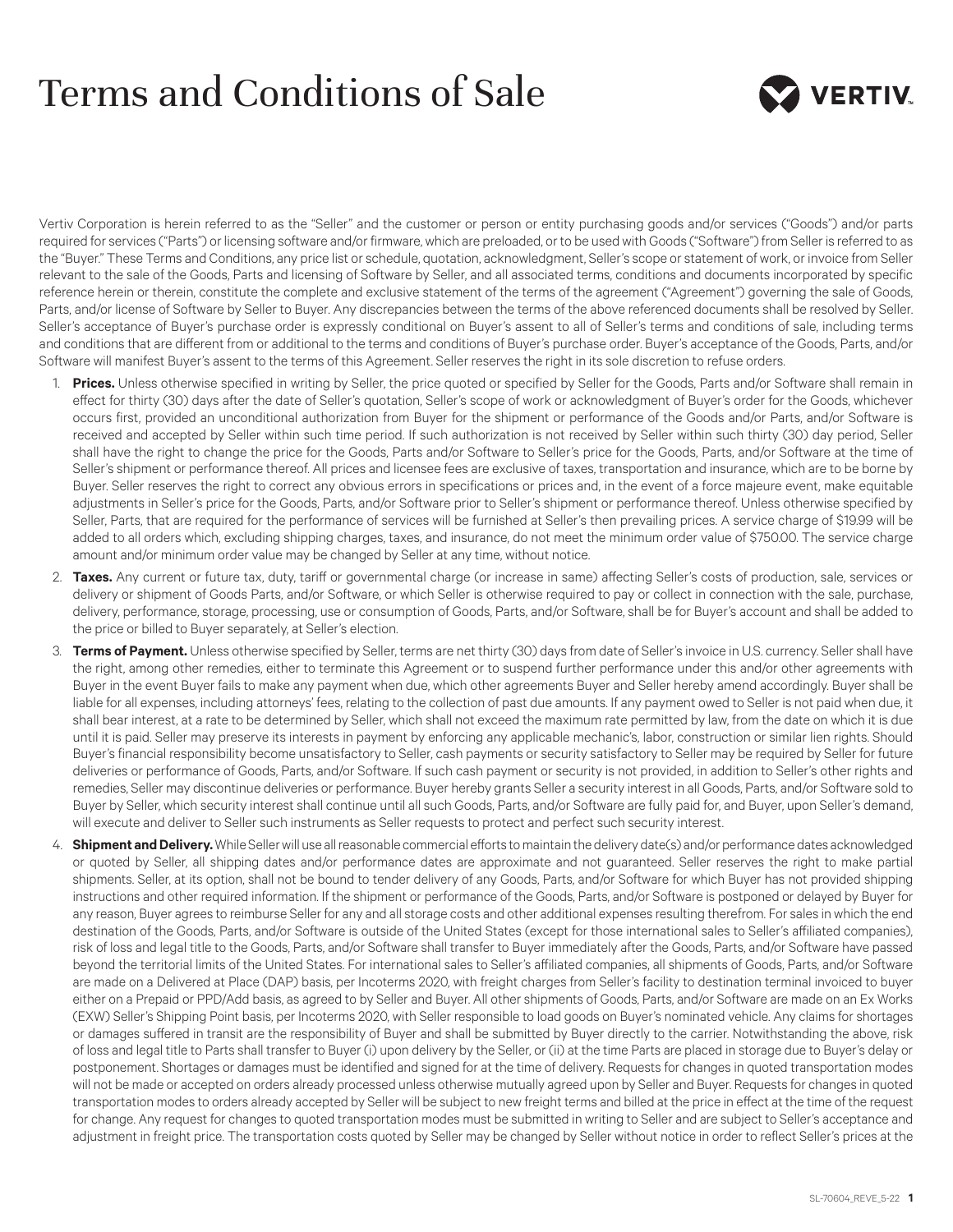

time of shipment and will reflect any market increase in transportation costs. If a price for delivery has been quoted, any changes at the destination for transportation modes, spotting, switching, handling, storage and other accessorial services and demurrage shall be borne by the customer, and any related increase in transportation charges shall be added to the quoted price.

- 5. **Limited Warranty.** Subject to the limitations of Section 6, Seller's standard warranty that is applicable to the Goods and/or Software at the time of purchase is the only warranty applicable to the sale of Seller's Goods and/or Software and its terms, conditions and limitations are incorporated by reference herein and Seller warrants that it will perform the services as described in these terms and conditions and will exercise all reasonable skill, care and due diligence in the performance of the services. Seller warrants that all services performed shall be free from faulty workmanship for a period of thirty (30) days from completion of services. Thermal Solution Components, including but not limited to, fans, air-to-air heat exchangers, air conditioners, emergency DC vent systems and filtered thermal vent systems are warranted to be free from defects in material and workmanship for a period of twelve (12) months from date of shipment, or manufacturer's pass through warranty, whichever is longer, provided the following conditions are met: (i) Semi-annual preventive maintenance logs are maintained by Buyer and such logs are available to Seller upon request; and (ii) Input voltage to the air conditioner unit does not vary by greater than +/-10%; and (iii) in the event of accidental or intentional shut-off, a Thermal Solution Component will not be restarted for at least five (5) minutes; and (iv) The refrigerant specified on the unit nameplate label will be the only refrigerant utilized in the air conditioner unit; and, (v) Buyer complies with all installation, operations and maintenance instructions provided by Seller. Goods, Parts and/or Software purchased by Seller from a third party for resale or license to Buyer ("Resale Products") shall carry only the warranty extended by the original manufacturer. To the extent assignable, Seller assigns to Buyer any warranties that are made by manufacturers and suppliers of such Resale Products. EXCEPT AS SPECIFIED ABOVE, RESALE PRODUCTS FURNISHED HEREUNDER ARE FURNISHED AS-IS, WHERE-IS, WITH NO WARRANTY WHATSOEVER. THE WARRANTY SET FORTH IN THIS SECTION 5 AND THE WARRANTY SET FORTH IN SECTION 8 ARE THE SOLE AND EXCLUSIVE WARRANTIES GIVEN BY SELLER WITH RESPECT TO THE GOODS AND/OR SOFTWARE AND ARE IN LIEU OF AND EXCLUDE ALL OTHER WARRANTIES, EXPRESS OR IMPLIED, ARISING BY OPERATION OF LAW OR OTHERWISE, INCLUDING WITHOUT LIMITATION, MERCHANTABILITY AND FITNESS FOR A PARTICULAR PURPOSE WHETHER OR NOT THE PURPOSE OR USE HAS BEEN DISCLOSED TO SELLER IN SPECIFICATIONS, DRAWINGS OR OTHERWISE, AND WHETHER OR NOT SELLER'S PRODUCTS ARE SPECIFICALLY DESIGNED AND/OR MANUFACTURED BY SELLER FOR BUYER'S USE OR PURPOSE. SELLER'S WARRANTY EXTENDS ONLY TO PURCHASERS WHO BUY FOR INDUSTRIAL OR COMMERCIAL USE. This warranty does not extend to any losses or damages due to misuse, accident, abuse, neglect, normal wear and tear, negligence (other than Seller's), unauthorized modification or alteration, use beyond rated capacity, unsuitable power sources or environmental conditions, improper installation, repair, handling, maintenance or application or any other cause not the fault of Seller. To the extent that Buyer or its agents have supplied specifications, information, representation of operating conditions or other data to Seller in the selection or design of the Goods and/or Software and the preparation of Seller's quotation, and/or scope of work, and in the event that actual operating conditions or other conditions differ from those represented by Buyer, any warranties or other provisions contained herein that are affected by such conditions shall be null and void. Buyer assumes all other responsibility for any loss, damage, or injury to persons or property arising out of, connected with, or resulting from the use of Goods, Parts, and/or Software, either alone or in combination with other products/components.
- 6. **Limitation of Remedy and Liability.** THE SOLE AND EXCLUSIVE REMEDY FOR BREACH OF ANY WARRANTY HEREUNDER (OTHER THAN THE WARRANTY PROVIDED UNDER SECTION 8) SHALL BE LIMITED TO REPAIR, CORRECTION OR REPLACEMENT, OR REFUND OF THE PURCHASE PRICE UNDER SECTION 5. SELLER SHALL NOT BE LIABLE FOR DAMAGES CAUSED BY DELAY IN PERFORMANCE AND THE REMEDIES OF BUYER SET FORTH IN THIS AGREEMENT ARE EXCLUSIVE. IN NO EVENT, REGARDLESS OF THE FORM OF THE CLAIM OR CAUSE OF ACTION (WHETHER BASED IN CONTRACT, INFRINGEMENT, NEGLIGENCE, STRICT LIABILITY, OTHER TORT OR OTHERWISE), SHALL SELLER'S LIABILITY TO BUYER AND/OR ITS CUSTOMERS EXCEED THE PRICE PAID BY BUYER FOR THE SPECIFIC GOODS, PARTS, AND/OR SOFTWARE PROVIDED BY SELLER GIVING RISE TO THE CLAIM OR CAUSE OF ACTION. BUYER AGREES THAT SELLER'S LIABILITY TO BUYER AND/OR ITS CUSTOMERS SHALL NOT EXTEND TO INCLUDE INCIDENTAL, CONSEQUENTIAL OR PUNITIVE DAMAGES. The term "consequential damages" shall include, but not be limited to, loss of anticipated profits, business interruption, loss of use, revenue, reputation and data, costs incurred, including without limitation, for capital, fuel, power and loss or damage to property or equipment. It is expressly understood that any technical advice furnished by Seller with respect to the use of the Goods, Parts and/or Software is given without charge, and Seller assumes no obligation or liability for the advice given, or results obtained, all such advice being given and accepted at Buyer's risk.
- 7. **Insurance.** Seller shall maintain the following insurance or self-insurance coverage: Worker's Compensation in accordance with the statutory requirements of the state in which the work is performed. Employer's Liability with a limit of liability of \$2,000,000 per occurrence for bodily injury by accident or bodily injury by disease. Commercial General Liability (CGL) for bodily injury and property damage with a limit of \$2,000,000 per occurrence and per location aggregate. Automobile Liability insurance that covers usage of all owned, non-owned and leased vehicles and which is subject to a combined single limit per occurrence of \$2,000,000. Automobile Liability insurance includes Contractual Liability, but no special endorsements. Buyer expressly acknowledges and agrees that Seller has set its prices and entered into this Agreement in reliance upon the limitations of liability, insurance coverage, and other terms and conditions specified herein, which allocate the risk between Seller and Buyer and form a basis of this bargain between the parties.
- 8. **Patents and Copyrights.** Subject to the limitations of the second paragraph of Section 6 and any and all associated terms, conditions and documents incorporated by specific reference by Seller. Seller warrants that the Goods and/or Software sold, except as are made specifically for Buyer according to Buyer's specifications, do not infringe any valid U.S. patent or copyright in existence as of the date of shipment. This warranty is given upon the condition that Buyer promptly notify Seller of any claim or suit involving Buyer in which such infringement is alleged and cooperate fully with Seller and permit Seller to control completely the defense, settlement or compromise of any such allegation of infringement. Seller's warranty as to utility patents only applies to infringement arising solely out of Buyer's operation according to Seller's specifications and instructions of such Goods and/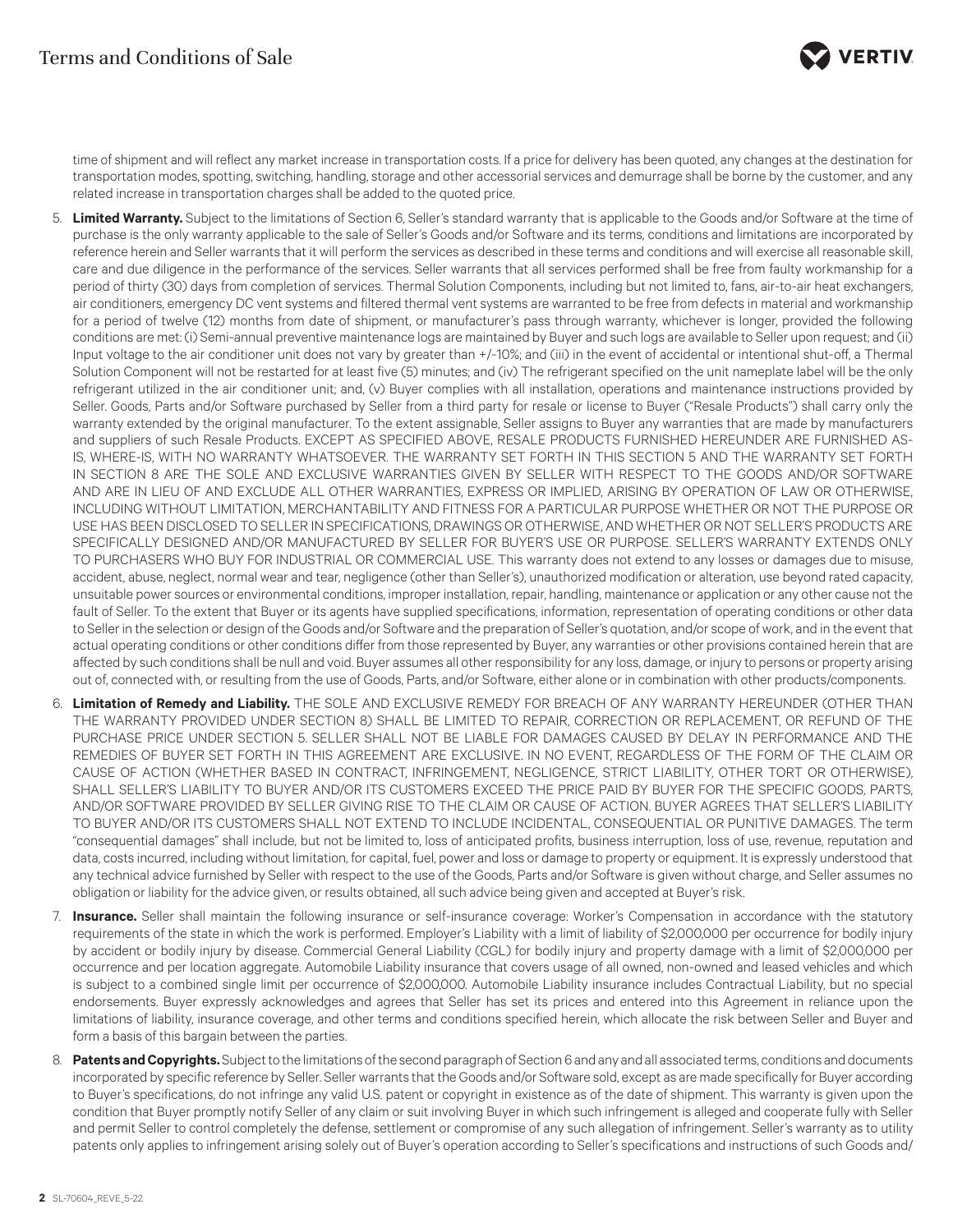

or Software. In the event (i) such Goods and/or Software are held to infringe such a U.S. patent or copyright in such suit, and the use of such Goods and/or Software is enjoined, or (ii) a compromise or settlement is made by Seller. Seller shall have the right, at its option and expense, to procure for Buyer the right to continue using such Goods and/or Software, or replace them with non-infringing Goods and/or Software, or modify same to become non-infringing, or grant Buyer a credit for the depreciated value of such Goods and/or Software and accept return of them. In the event of the foregoing, Seller may also, at its option, cancel the agreement as to future deliveries of such Goods and/or Software, without liability. Except as otherwise provided herein, Seller or applicable third party licensor to Seller maintains all right, title and interest in and to the intellectual property in the Goods, Parts, and/or Software.

- 9. **Excuse of Performance.** Seller shall not be liable for delays in performance or for non-performance due to acts of God; acts of Buyer; war; viral outbreaks, disease, pandemic, widespread sickness or epidemic; fire; flood; weather; sabotage; strikes or labor disputes; civil disturbances or riots; governmental requests, restrictions, allocations, laws, regulations, orders or actions; unavailability of or delays in transportation; unavailability of or delays in the supply of materials, components, parts or labor required for the design and/or manufacture of Goods, Software or the performance by Seller hereunder; default of suppliers; or unforeseen circumstances, acts or omissions of Buyer, or any events or causes beyond Seller's reasonable control. Deliveries or other performance may be suspended for an appropriate period of time or canceled by Seller upon notice to Buyer in the event of any of the foregoing, but the balance of this Agreement shall otherwise remain unaffected as a result of the foregoing. If Seller determines that its ability to supply the total demand for the Goods, Parts, and/or Software, or to obtain material used directly or indirectly in the manufacture of the Goods, Parts, and/or Software, is hindered, limited or made impracticable due to causes set forth in this paragraph, Seller may delay or cancel performance, make equitable adjustments in Seller's price for the Goods, Parts, and/or Software, and/or allocate its available supply of the Goods, Parts, Software, and/or such material (without obligation to acquire other supplies of any such Goods, Parts, Software, or material) among its purchasers on such basis as Seller determines to be equitable without liability for any failure of performance which may result therefrom.
- 10. **Cancellation.** Buyer may cancel orders only upon reasonable advance written notice and upon payment to Seller of Seller's cancellation charges which include, among other things, all costs and expenses incurred, and to cover commitments made by the Seller and a reasonable profit thereon. Seller's determination of such cancellation charges shall be conclusive.
- 11. **Changes.** Buyer may request changes or additions to the Goods, Parts, and/or Software consistent with Seller's specifications and criteria. In the event such changes or additions are accepted by Seller, Seller may revise the price, license fees, and dates of delivery and/or performance dates. Seller reserves the right to change designs and specifications for the Goods, Parts, and/or Software without prior notice to Buyer, except with respect to Goods, Parts, and/or Software being made to order for Buyer. Seller shall have no obligation to install or make such change in any Goods, Parts, and/or Software manufactured prior to the date of such change.
- 12. **Nuclear/Medical.** GOODS, PARTS, AND SOFTWARE SOLD HEREUNDER ARE NOT FOR USE IN CONNECTION WITH ANY NUCLEAR, MEDICAL, LIFE-SUPPORT AND RELATED APPLICATIONS. Buyer accepts Goods, Parts, and Software with the foregoing understanding, agrees to communicate the same in writing to any subsequent purchasers or users and to defend, indemnify and hold harmless Seller from any claims, losses, suits, judgments and damages, including incidental and consequential damages, arising from such use, whether the cause of action be based in tort, contract or otherwise, including allegations that the Seller's liability is based on negligence or strict liability.
- 13. Assignment. Buyer shall not assign its rights or delegate its duties hereunder or any interest herein without the prior written consent of Seller, and any such assignment, without such consent, shall be void.
- 14. **Software.** Notwithstanding any other provision herein to the contrary, Seller or applicable third party licensor to Seller shall retain all rights of ownership and title in its respective Software, including without limitation all rights of ownership and title in its respective copies of such Software. Except as otherwise provided herein, Buyer is hereby granted a nonexclusive, non-transferable royalty free license to use the Software incorporated into the Goods solely for purposes of Buyer properly utilizing such Goods purchased from Seller. All other Software shall be furnished to, and used by, Buyer only after execution of Seller's (or the licensor's) applicable standard license agreement, the terms of which are incorporated herein by reference.
- 15. **Tooling.** Tool, die, and pattern charges, if any, are in addition to the price of the Goods and are due and payable upon completion of the tooling. All such tools, dies and patterns shall be and remain the property of Seller. Charges for tools, dies, and patterns do not convey to Buyer, title, ownership interest in, or rights to possession or removal, or prevent their use by Seller for other purchasers, except as otherwise expressly provided by Seller and Buyer in writing with reference to this provision.
- 16. **Documentation.** Seller shall provide Buyer with that data/documentation which is specifically identified in Seller's quotation. If additional copies of data/documentation are to be provided by Seller, it shall be provided to Buyer at Seller's applicable prices then in effect.
- 17. **Inspection/Testing.** Buyer, at its option and expense, may observe the inspection and testing by Seller of the Goods and/or Software for compliance with Seller's standard test procedures prior to shipment, which inspection and testing shall be conducted at Seller's plant at such reasonable time as is specified by Seller. Any rejection of the Goods and/or Software must be made promptly by Buyer before shipment. Tests shall be deemed to be satisfactorily completed and the test fully met when the Goods and/or Software meet Seller's criteria for such procedures. If Buyer does not inspect the Goods and/or Software at Seller's plant as provided herein, Buyer shall have ten (10) days from (i) the date of delivery of Goods, Parts, and/or Software and (ii) from the date of completion of each portion of the services to inspect the Goods, Parts, and/or Software, and in the event of any non-conformity, Buyer must give written notice to Seller within said period stating why the Goods, Parts, and/or Software are not conforming. Failure by Buyer to give such notice constitutes unqualified acceptance of the Goods, Parts, and/or Software. Buyer's sole remedy for non-conforming services shall be correct performance of services incorrectly performed by Seller.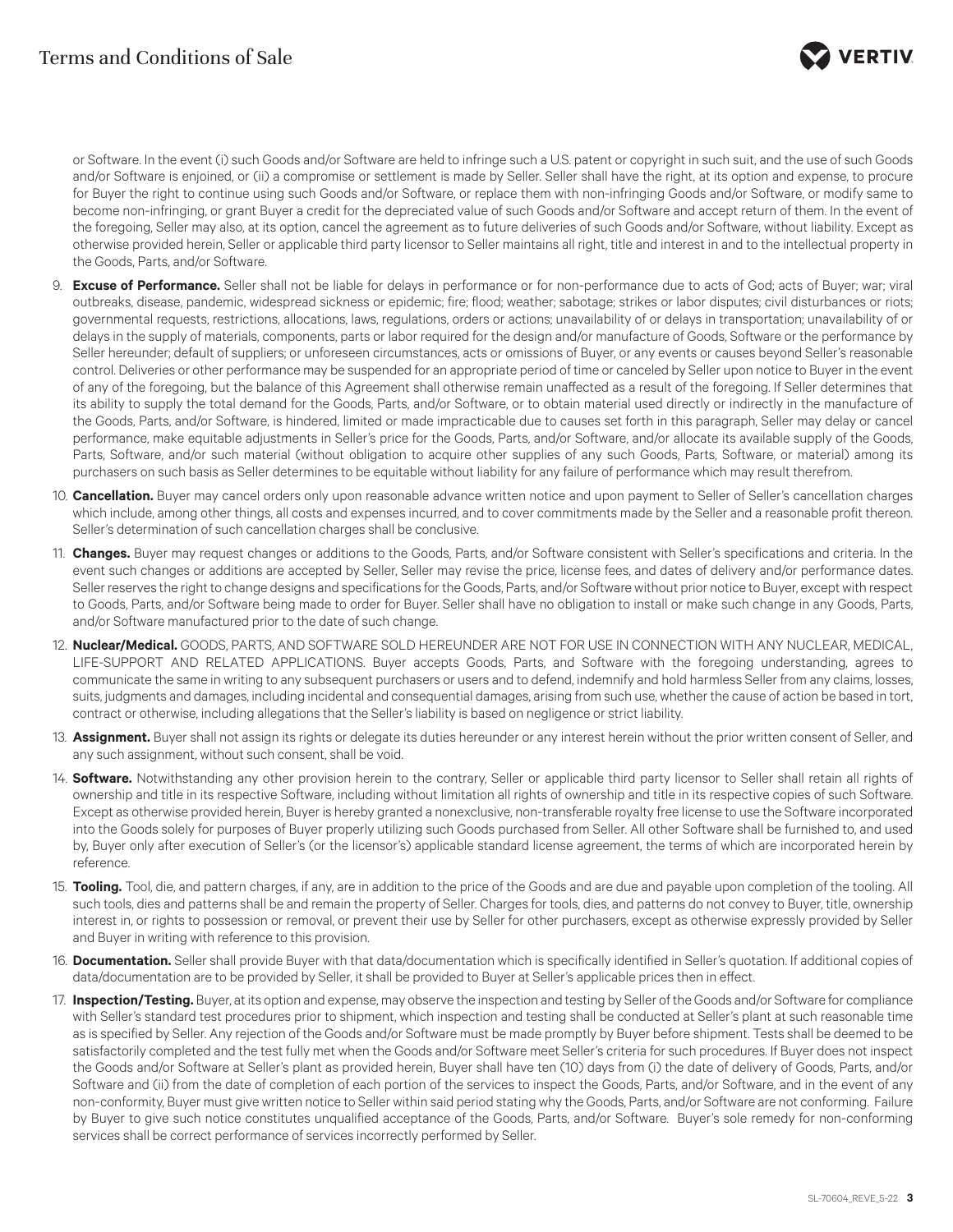

- 18. **Returned Goods.** Advance written permission to return Goods, Parts, and/or Software must be obtained from Seller in accordance with Seller's then current Return Material Authorization (RMA) procedures and a return authorization number issued. Such Goods, Parts, and/or Software must be (i) current, unused, catalogued Goods, Parts, and/or Software, still in original packaging (ii) free of all liens, encumbrances, or other claims, and (iii) shipped, transportation prepaid, to Seller's specified location. Returns made without proper written permission will not be accepted by Seller. Seller reserves the right to inspect Goods, Parts, and/or Software prior to authorizing return.
- 19. **Billable Services.** Additional charges will be billed to Buyer at Seller's then prevailing labor rates and Parts prices for any of the following: (a) any services not specified in Seller's quotation, Seller's order acknowledgement, Seller's scope of work, or other documents referenced herein and therein; (b) any services performed at times other than Seller's normal service hours; (c) if timely and reasonable site and/or equipment access is denied the Seller service representative; (d) if it is necessary, due to local circumstances, to use union labor or hire an outside contractor, Seller service personnel will provide supervision only and the cost of such union or contract labor will be charged to Buyer; (e) if Service or repair is necessary to return equipment to proper operating condition as a result of other than Seller (i) maintenance, repair, or modification (including, without limitation, changes in specifications or incorporation of attachments or other features), (ii) misuse or neglect, (including, without limitation, failure to maintain facilities and equipment in a reasonable manner), (iii) failure to operate equipment in accordance with applicable specifications, and (iv) catastrophe, accident, or other causes external to equipment; (f) Seller's performance is made more burdensome or costly as a result of Buyer's failure to comply with its obligations herein, or (g) any additional obligations or requirements, including but not limited to those related to insurance requirements, service delivery, building entry or technical training.
- 20. **Drawings.** Seller's documentation, prints and drawings (including without limitation, the underlying technology) furnished by Seller to Buyer in connection with this Agreement are the property of Seller and Seller retains all rights, including without limitation, exclusive rights of use, licensing and sale. Possession of such prints or drawings does not convey to Buyer any rights or license, and Buyer shall return all copies (in whatever medium) of such prints or drawings to Seller immediately upon request therefor. Notwithstanding the foregoing, Buyer may use the documentation, prints and drawings in connection with the use of the Goods, Parts, and/or Software.
- 21. **Buyer Supplied Data.** To the extent that Seller has been provided by, or on behalf of, Buyer any specifications, description of operating conditions or other data and information in connection with the selection or design of the Goods, Parts, and/or Software, and/or the provision of services, and the actual operating conditions or other circumstances differ from those provided by Buyer and relied upon by Seller, any warranties or other provisions contained herein which are affected by such conditions shall be null and void.
- 22. **Export/Import.** Buyer agrees that all applicable import and export control laws, regulations, orders and requirements, including without limitation those of the United States and the European Union, and the jurisdictions in which the Seller and Buyer are established or from which Goods, Parts, Software, and services may be supplied, will apply to their receipt and use. In no event shall Buyer use, transfer, release, import, export, Goods, Parts, or Software in violation of such applicable laws, regulations, orders or requirements.
- 23. **Non-Solicitation.** Buyer shall not solicit, directly or indirectly, or employ any employee of Seller during the period any Goods are being provided to Buyer and for a period of one (1) year after the last provision of Goods.
- 24. **General Provisions.** These terms and conditions supersede all other communications, negotiations and prior oral or written statements regarding the subject matter of this Agreement. No change, modification, rescission, discharge, abandonment, or waiver of these terms and conditions shall be binding upon the Seller unless made in writing and signed on its behalf by a duly authorized representative of Seller. No conditions, usage of trade, course of dealing or performance, understanding or agreement purporting to modify, vary, explain, or supplement this Agreement shall be binding unless hereafter made in writing and signed by the party to be bound, and no modification or additional terms shall be applicable to this Agreement by Seller's receipt, acknowledgment, or acceptance of purchase orders, shipping instruction forms, or other documentation containing terms at variance with or in addition to those set forth herein. Any such modifications or additional terms are specifically rejected and deemed a material alteration hereof. If this document shall be deemed an acceptance of a prior offer by Buyer, such acceptance is expressly conditional upon Buyer's assent to any additional or different terms set forth herein. Seller reserves the right to subcontract Services to others. No waiver by either party with respect to any breach or default or of any right or remedy, and no course of dealing, shall be deemed to constitute a continuing waiver of any other breach or default or of any other right or remedy, unless such waiver be expressed in writing and signed by the party to be bound. All typographical or clerical errors made by Seller in any quotation, acknowledgment or publication are subject to correction.

The validity, performance, and all other matters relating to the interpretation and effect of this Agreement shall be governed by the law of the state of Ohio without regard to its conflict of laws principles. Buyer and Seller agree that the proper venue for all actions arising in connection herewith shall be only in Ohio and the parties agree to submit to such jurisdiction. No action, regardless of form, arising out of transactions relating to this contract, may be brought by either party more than two (2) years after the cause of action has accrued. The U.N. Convention on Contracts for the International Sales of Goods shall not apply to this agreement.

25. **Data Collection and Use.** By using the Goods, Parts and/or Software, Buyer grants Seller, its affiliates, subsidiaries, and service providers, a nonexclusive, irrevocable, royalty free, worldwide right and license to collect, compile, retain, use, reproduce, and create derivative works of, your nonpersonal information and data, which includes without limitation, all data, materials, reports, text, sound, video, image files, software or any other information ("Service Data") that is provided by, or on behalf of, Buyer, or collected or compiled by Seller, its affiliates, subsidiaries, or service providers through the Goods, Parts, and/or Software. Seller, its affiliates, subsidiaries, and service providers may collect, compile, retain, use, reproduce, and create derivative works of Service Data: (i) to provide services, support, and maintenance; (ii) to develop and improve products, software, and services; and (iii) for scientific and technical research and marketing purposes. Buyer is solely responsible for the Service Data, and Buyer will secure and maintain all rights necessary for Seller, its affiliates, subsidiaries, and service providers to process and use Service Data as described in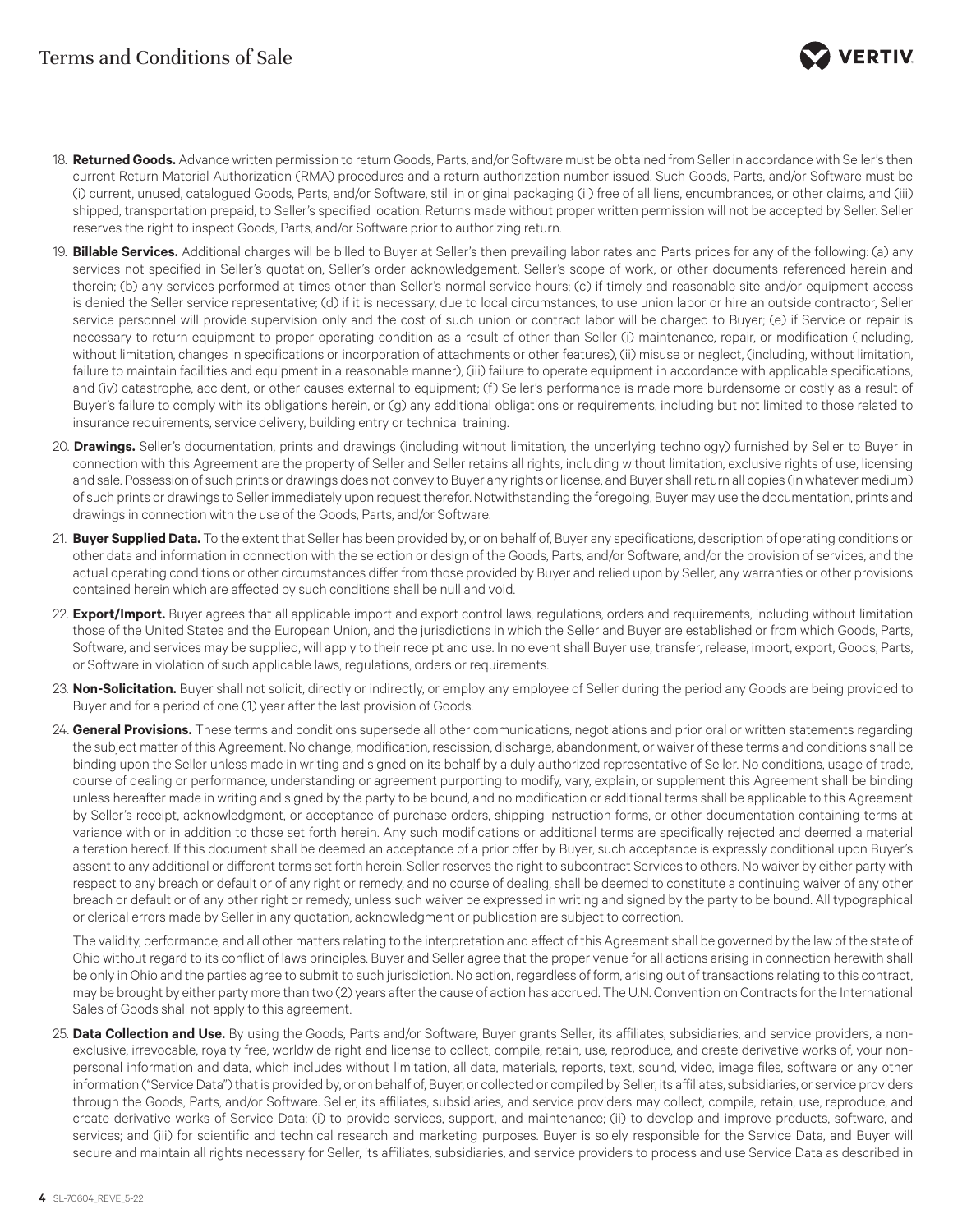

this paragraph without violating the rights of any third party or otherwise obligating Seller, its affiliates, subsidiaries, and service providers to Buyer or any third party. The Service Data will be aggregated with other information, materials, or data collected or compiled by, or provided to, Seller, its affiliates, subsidiaries, or service providers and anonymized, such that the Service Data will not intentionally reveal Buyer's identity. In accordance with applicable law, Service Data may be transferred, transmitted, or distributed to, stored, and processed in, cloud computing environments in the United States or any other country in which Seller, its affiliates, subsidiaries, or service providers maintain operations. By using the Goods, Parts, and/or Software, Buyer agrees to such use, transfer, transmission, distribution, storage, and processing of the Service Data. Seller, its affiliates, subsidiaries, and service providers will retain Service Data for as long as is necessary for Seller and its affiliates and subsidiaries business purposes in accordance with applicable law. The rights and licenses granted herein to Seller's service providers shall only be granted to the extent service providers are providing goods and services on Seller's and its affiliates and subsidiaries behalf.

- 26. **Privacy.** Seller will collect and process personal data of those employed by or otherwise affiliated with Buyer in accordance with Seller's "Privacy Notice for Customers and Suppliers – California" available here www.vertiv.com/ca-privacy (the "Notice"), which Notice the Buyer hereby acknowledges having received, read, and understood. In the event of any queries or concerns with its contents, Buyer must contact Seller at the contact details provided in the Notice prior to entering into this Agreement or the commencement of performance hereunder, in failure of which, the terms of the Notice will be deemed accepted and consented to in their entirety.
- 27. **Additional Service Conditions.** The Buyer shall furnish to Seller, at no cost, suitable working space, storage space, adequate heat, telephone, light, ventilation, regulated electric power and outlets for testing purposes. The facilities shall be within a reasonable distance from where the Goods are to be provided. Seller and its representatives shall have full and free access to the equipment in order to provide the necessary Goods. Buyer authorizes Seller to send a service technician or an authorized agent to access any site requested by Buyer to perform services, including services on different scopes of work and equipment as requested by Buyer. Buyer shall provide the means to shut-off and secure electric power to the equipment and provide safe working conditions. Seller is under no obligation to remove or dispose of Parts or equipment unless specifically agreed upon in Seller's scope of work. Buyer shall immediately inform Seller, in writing, at the time of order placement and thereafter, of any unsafe or hazardous substance or condition at the site, including, but not limited to, the presence of asbestos or asbestos-containing materials, and shall provide Seller with any applicable Material Data Safety Sheets regarding the same. Any losses, costs, damages, claims and expenses incurred by Seller as a result of Buyer's failure to so advise Seller shall be borne by Buyer. Seller, in its sole discretion and without cost or penalty, reserves the right to cancel its performance under this Agreement or any order immediately upon written notice to Buyer following Seller discovery of unsafe or hazardous site substance or condition or any other circumstance altering Seller's performance hereunder. Buyer shall appoint a representative familiar with the site and the nature of Seller's performance to be accessible at all times that Seller personnel are at the site. Seller shall not be liable for any expenses incurred by Buyer in removing, replacing or refurbishing any Buyer equipment or any part of Buyer's building structure that restricts Seller access. Buyer personnel shall cooperate with and provide all necessary assistance to Seller. Seller shall not be liable or responsible for any work performed by Buyer.
- 28. **Indemnity.** Each party shall indemnify and hold the other party harmless from loss, damage, liability or expense resulting from damage to personal property of a third party, or injuries, including death, to third parties to the extent caused by a negligent act or omission of the party providing indemnification or a party's subcontractors, agents or employees during performance of services hereunder. Such indemnification shall be reduced to the extent damage or injuries are attributable to others and in no event shall the indemnifying party be obligated to indemnify or insure the other party for the indemnitee's own fault or negligence. The indemnifying party shall defend the other party in accordance with and to the extent of the above indemnification, provided that the indemnifying party is: i) promptly notified by the other party, in writing, of any claims, demands or suits for such damages or injuries; ii) given all reasonable information and assistance by the other party; iii) given full control over any resulting negotiation, arbitration or litigation, including the right to choose counsel and settle claims, or the indemnifying party's obligations herein shall be deemed waived.